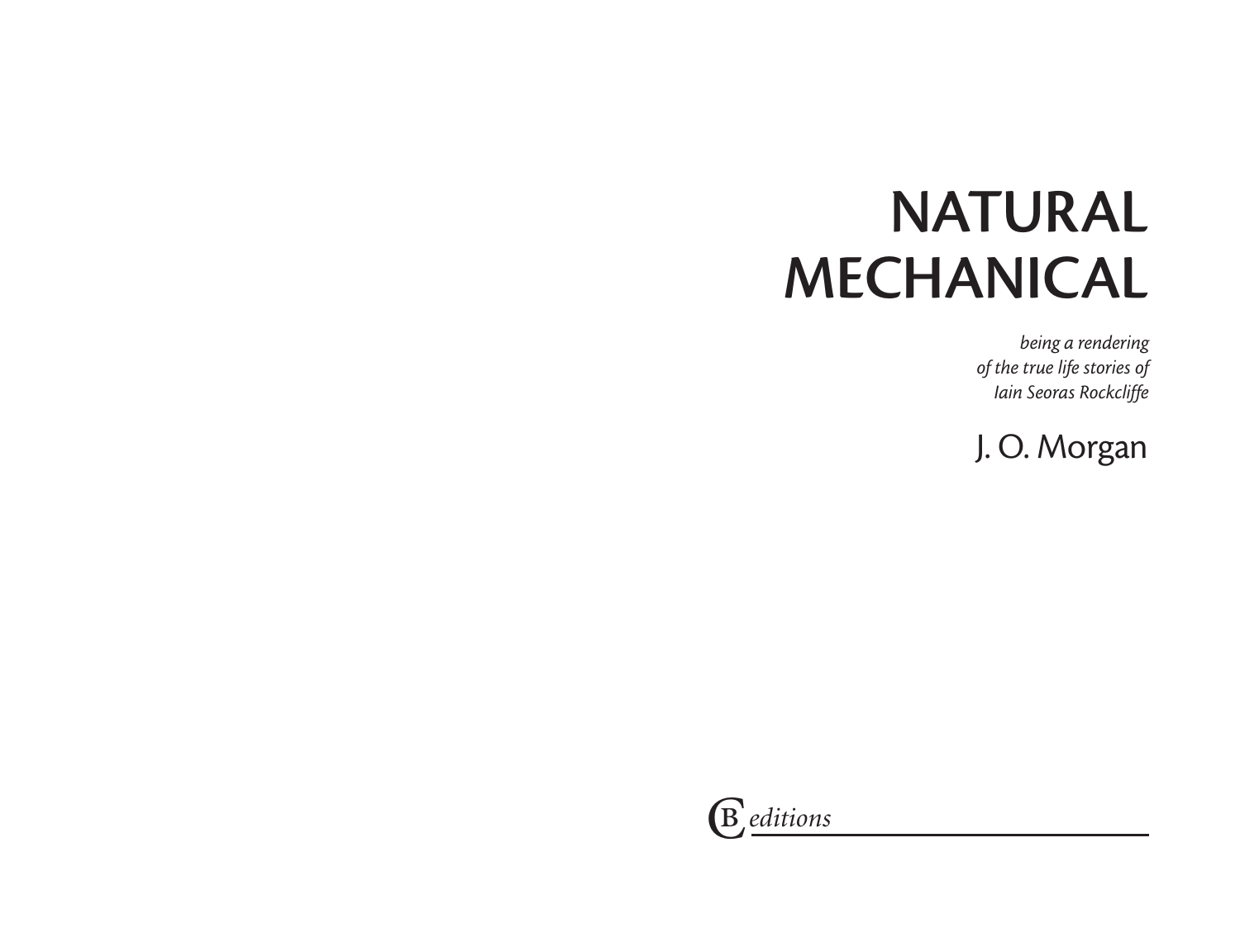These stories are to Lisa & Seoras

First printed in 2008 by Reefort This edition published in 2009 by CB editions 146 Percy Road London W12 9QL www.cbeditions.com Reprinted 2010

All rights reserved

© J. O. Morgan, 2009

The right of J. O. Morgan to be identified as author of this work has been asserted in accordance with the Copyright, Designs and Patents Act, 1988

Printed in England by Primary Colours, London W3 8DH

ISBN 978–0–9557285–9–4

## Apologia

That the episodes presented here, though they do not appear in their exact chronology, are placed in a specific order and should be read, in the first instance, in that order.

That though the language of the Inner Hebrides at the time in which these events take place was primarily Gaelic, the language given here is primarily English; neither has the vernacular been used in the representation of speech.

That though the narrative is poetic in form and structure, the work as a whole is presented primarily as a biographical sketch, with the manner of its presentation secondary to that aspect.

That though the events described are all perfectly true and unembellished, the work as a whole has been approached by the author as a work of fiction.

## Thanks

to Iain – that is: Rocky whose life, at least in part, this work will show.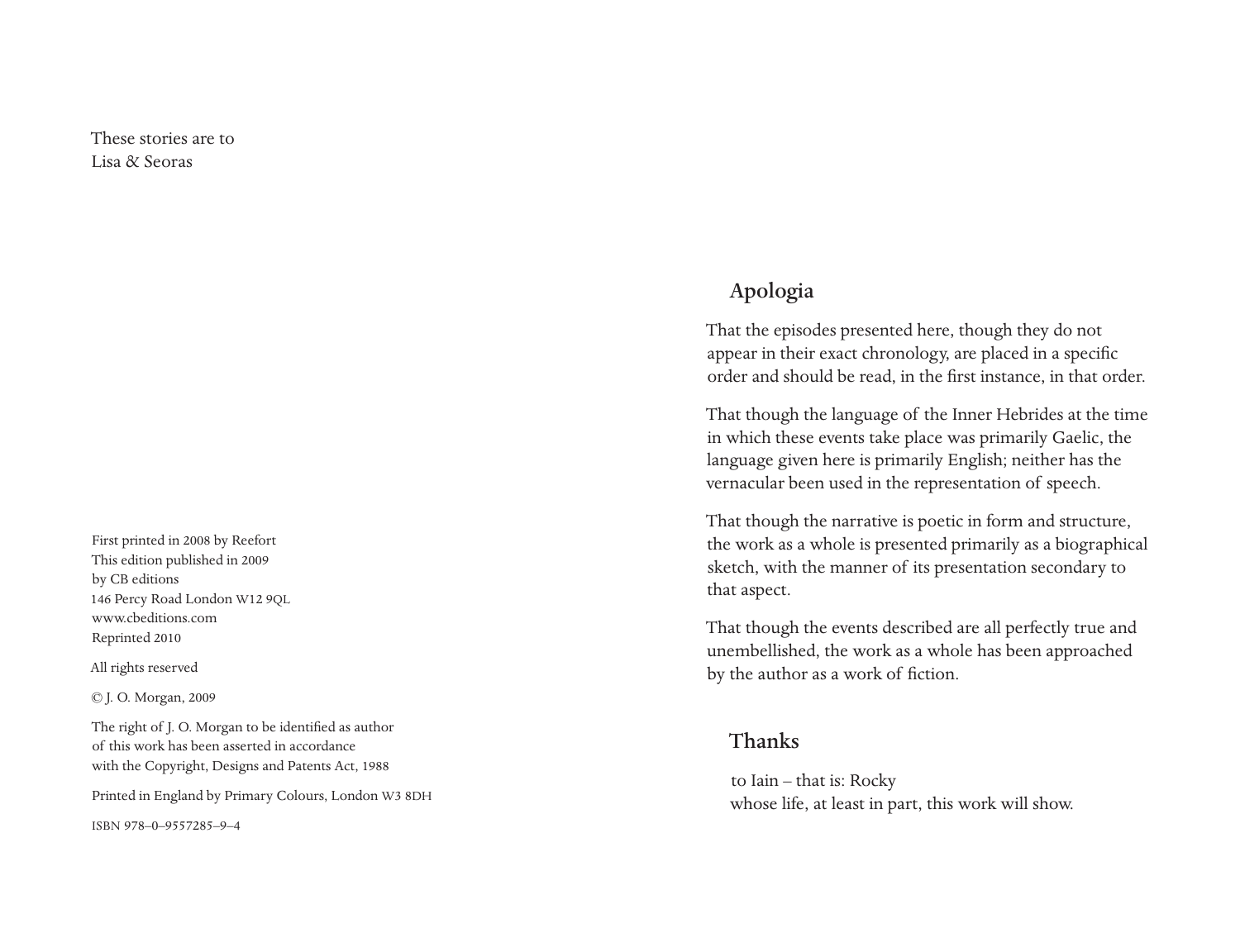See this boy – this Rocky.

At three years: the back door opened. Out he goes. Prompted. Prodded. Pushed. Squat body. Crew-cut. Short trousers. Green vest. Little fists clenched into little pink rocks.

*He'll be a hardy wee bugger this one.*

His father. Nailing the child's bedroom window open. Four inch gap. Forever. No curtain.

The third of three children; the Benjamin. Following the second sister by five years. No more to come after.

*He's been up and running for half his whole life.*

His mother. Allowing the wind to slam shut the door.

*Let him play out where my legs are least likely to find him.*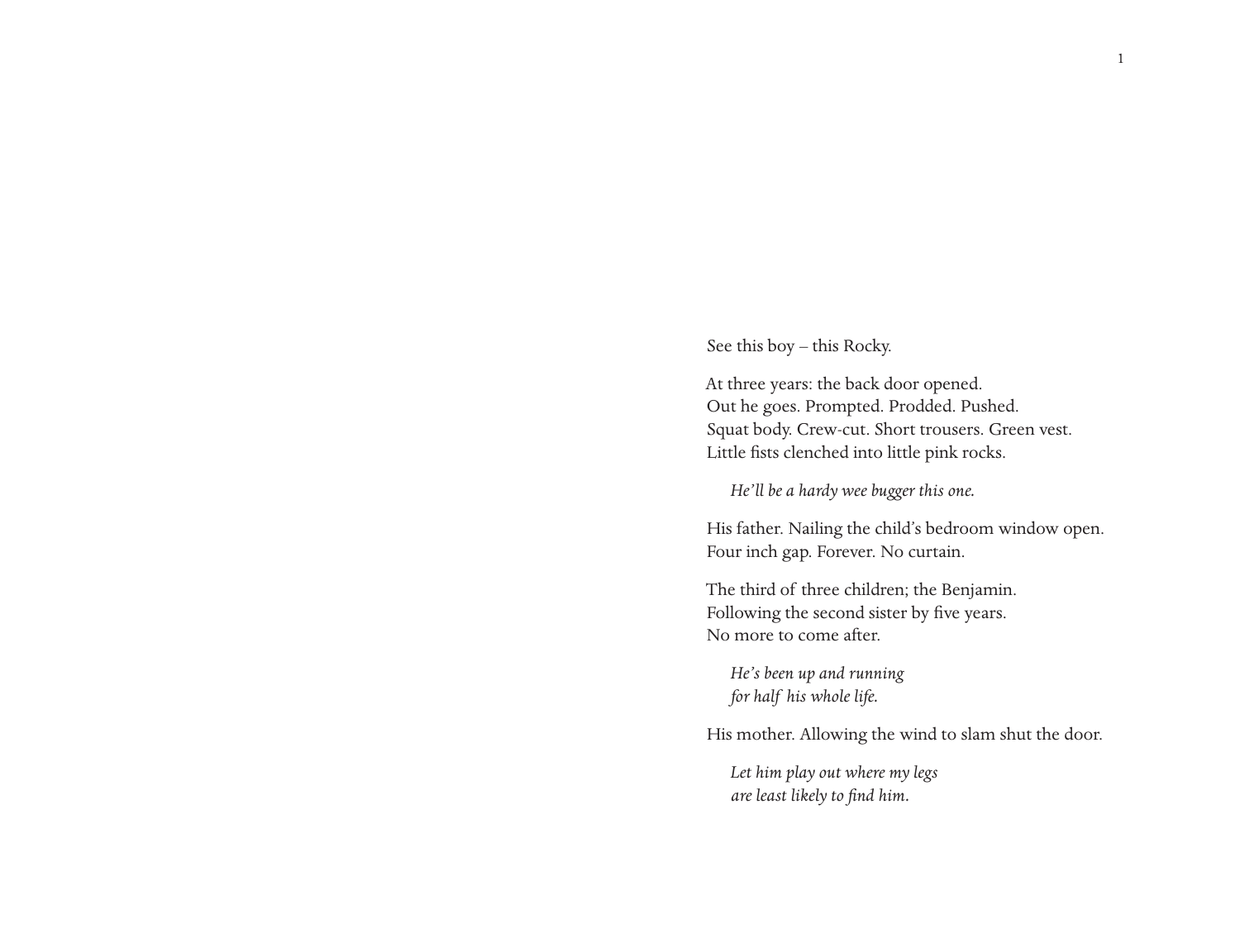*And if he doesn't come back when called* The father again: *then it'll be the webbing belt.* his Victorian ideals coming fifty years too late.

And this boy – this Rocky – takes to it, quick. An t-Eilean Sgitheanach. The Wingéd Isle. Isle of Skye. His.

And when they later call his name over wind, over heath, over burn, over bog

he doesn't hear, and he doesn't come.

At home it's the Gaelic that rolls from his tongue. Although he need not speak it very much.

The language of streams, of rock, of wood – of nettles, as taught by their stings: that handled right can make a three-fold cord yet firm enough to catch a full-grown hare and hold it fast – is much more to his liking.

The tongue of the classroom is English.

*Read the words as you've been taught, or weren't you even listening.*

As in a dream the letters stay as letters. They are glue. Have no perspective depth. Their shapes mean nothing other than their shapes. Have no relevance to sound, to throat. Un-word-like.

*We know that you're not stupid. A stupid child can't hook a fish by hand. Your sisters aren't stupid.*

Suspicions are he might not be all there. Close. Frustrated taunting blinds them to the link.

So when he shakes his head and does not speak the teacher makes him wear a tall white hat then stands him by the back wall of her class – a remedy that's always worked before.

Beneath the narrow cone the boy thinks hard on what he has or has not done.

His own solution: NOT TO GO TO SCHOOL.

His teaching to be gathered from the earth. From scrub and thicket: *profit*, never dearth.

'I used to say he'd end up living in a dunce's house. Shock tactics. And of course they worked. Just look at what my boy's achieved.

Look where he's been. Look at his hands. Wash off the oil, dear, before you come in.'

A roundtrip ticket for the longnose bus: 1s. 6d.

The driver knows him well enough, charges nothing extra for his dog; allows the boy to help deliver post.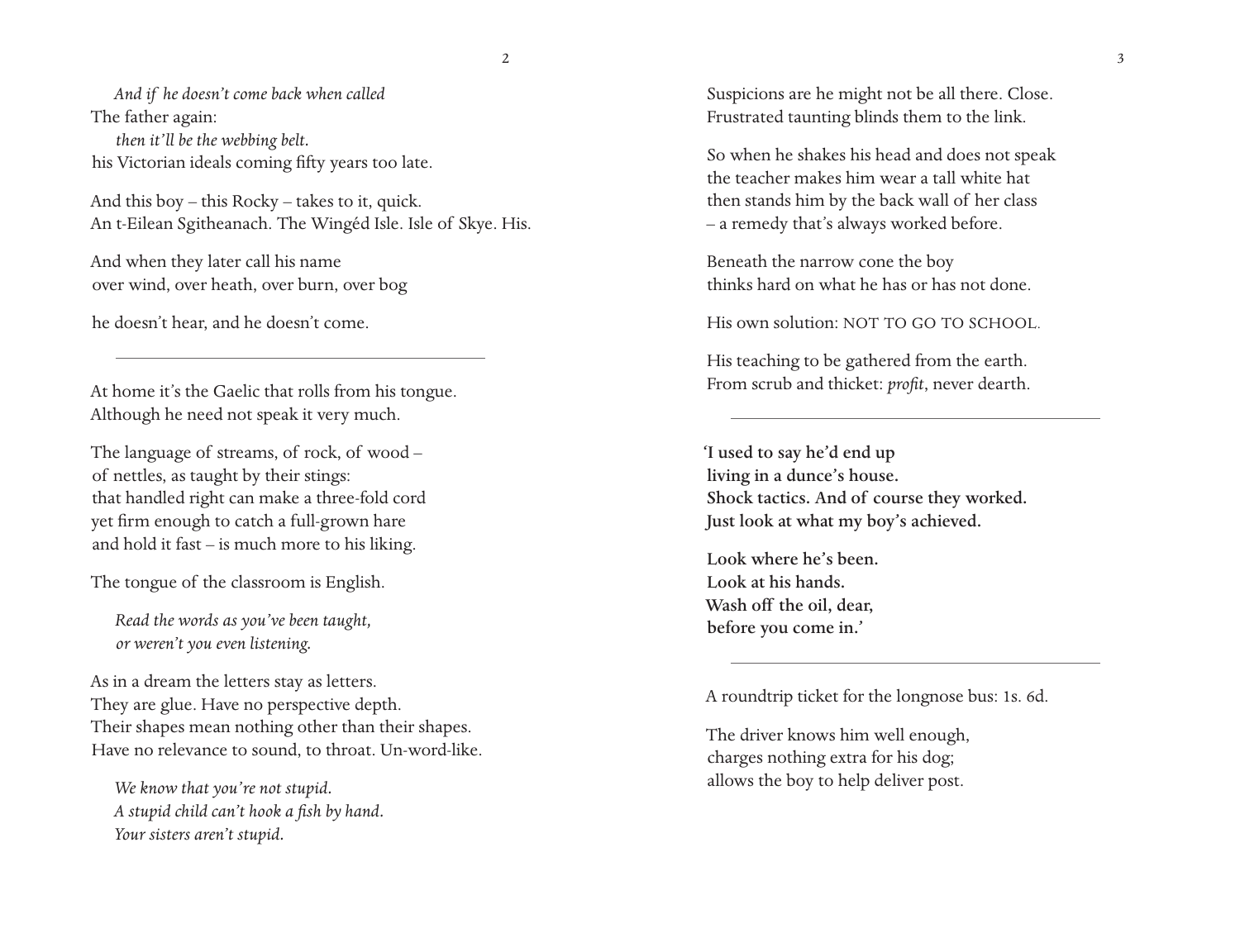Back seat. Corner seat. His seat. Dog Kim lying quiet at his feet.

And as they walk the path up to the school, him in his secondhand McKinnon kilt, Kim, in brown, trots noiselessly behind.

And as they reach the gate they split. No word. No sign. The dog just goes; out of sight around the building's walls.

Marked present on the register, the boy at the first opportunity slips out the back.

There: his dog. Single pat. They go.

Later on the bus, in quite a different region of the isle:

*Shouldn't you be at school, Rocky. Aye, my mother kens well where I am.*

No more is said.

His grandma has a gramophone. A rare thing. A beautiful thing. Cased in solid oak. High polish. Its wood from a 600-year-old tree; gives a finer gold-flecked grain; condenses the tone.

Beneath the brown-topped turntable – rubber-matted, free of dust – its internal trumpet. Extending downward. At most times unseen within the square body.

Volume control is by way of its two front doors. For a church hall, say, the doors can be left wide. There, direct from the brass-mouthed gape, the sound escapes freely, fills the hall, bounces, doubles.

At home: the doors kept closed. Thin music is made to pass through the yellow oak casing, picks up something from the wood, its density, its age, carries it, piggy-backed, resonating into small space.

The gramophone's *rent-to-buy* price: £4 3s. 2d.

She pays a shilling a week, and when there are guests only Rocky is permitted to operate the mechanisms: palms cupping the thick black edges of a disc, the silver node of the spindle, untouched; his delicate drop – needle to groove; stands military as the music plays.

His grandfather is a drinking man. One day the alcohol will kill him.

He takes the boy to a fête in a near town. Four-mile walk. The gramophone: carried in the bowl of a wheelbarrow. A stained candlewick blanket, doubled over, wraps it, protects it, from the other oddments carried alongside:

a 2½-foot-diameter aluminium plate,

a lightweight collapsible table frame,

a small gas canister with burner & pipe,

a roll of fine wire meshing – medium gauge.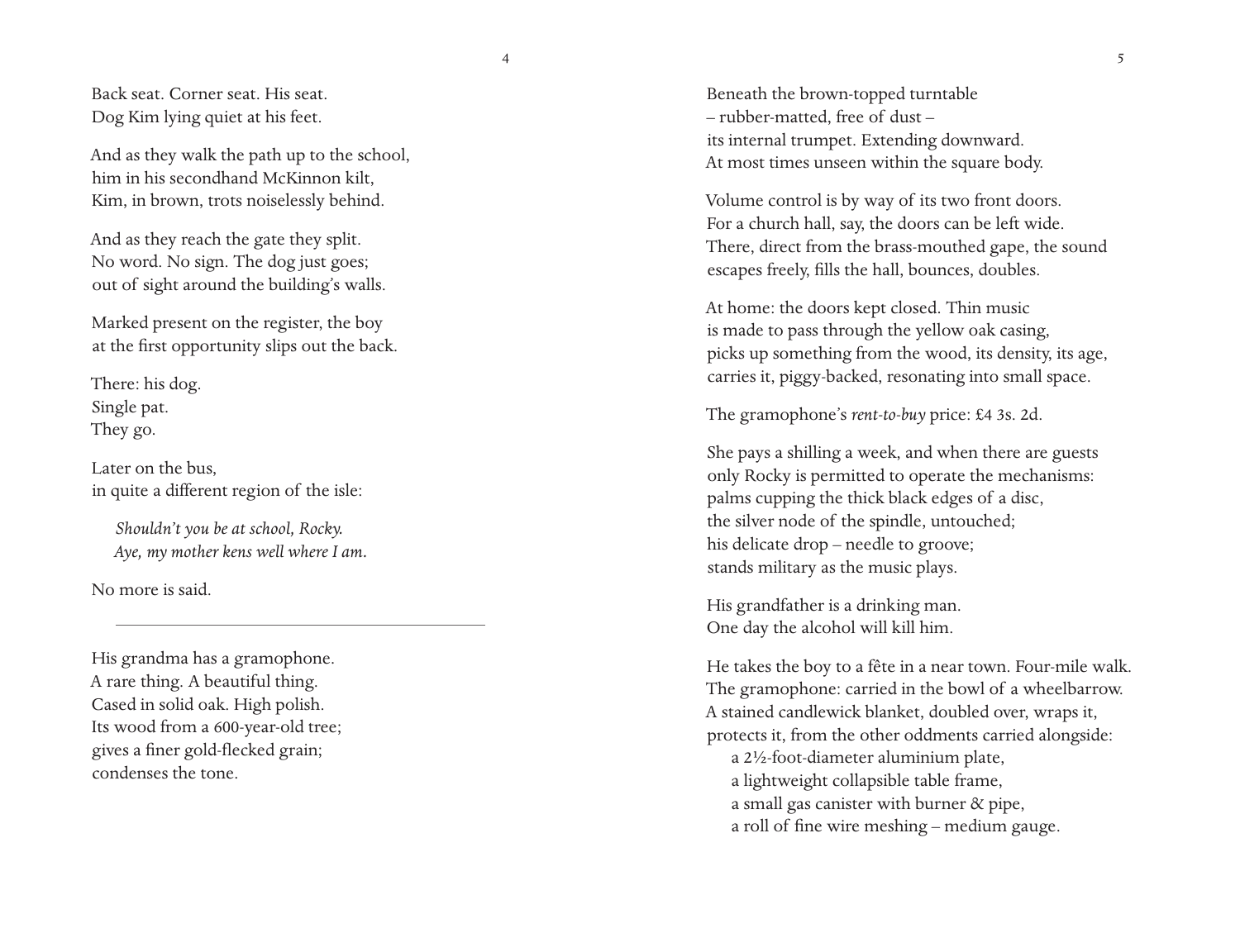And in procession, bringing up the rear: three Khaki Campbell ducks; sleek-headed, mottled plumage; evenly spaced along a length of string, a single loop fixed loose about each of their delicate throats.

At the fête, within the tent he's been assigned, Rocky plays the records he has brought: Dvořák's 'NEW WORLD' SYMPHONY,

3 SUITES FROM ROMEO & JULIET, that sort of thing; is careful with each – expensive plastic at 3s. 6d., available only by order through mainland post.

Outside the tent, this is the music passers-by hear – punctuated by the occasional quack.

Inside they see: the boy, the gramophone, the ducks; the grandfather being by this time nowhere present.

The ducks are set forward, on a table, on a metal plate, with an old sheet draped down over the table's front, with a high dome of wire mesh neatly caging the ducks.

The spectators are bemused at the scene – but the music is good, so they stay.

And when enough have gathered, and when it looks as though they might soon leave, the music stops, abrupt, as Rocky takes the record off – only to replace it with Herb Miller's IN THE MOOD.

Quick change. Slick. Itself a joy to watch – to some extent. The gramophone's doors flicked wide.

And as the solo saxophone starts off its thirteen beats, the boy dips down behind the ducks and twists the bunsen-burner's neck from yellow flame to blue.

His timing is immaculate.

Just as the horns and trumpets join the song, and in so doing hold the many listeners to the tent, so the plate, one yard above the burner, grows hot.

And that is when the ducks begin to dance.

Their flat feet, jagged lifting, shifting weight, to cool their bare skin for that moment in the air, back down, and lift again, their bobbing careful shuffle, seeking out that perfect spot, the heat not hot enough to burn, but never in their dancing do they make a sound.

The takings for the day are reasonable, are worthy of the effort of the trip.

As they trudge home along the narrow road it's the boy that guides the balance of the barrow.

Every few hundred yards he has to rest, just for a second or two, just from the weight of it. More often he is required to guide his grandfather's heavy drunken stagger; with simply worded directions saves him time and again from falling in the ditch.